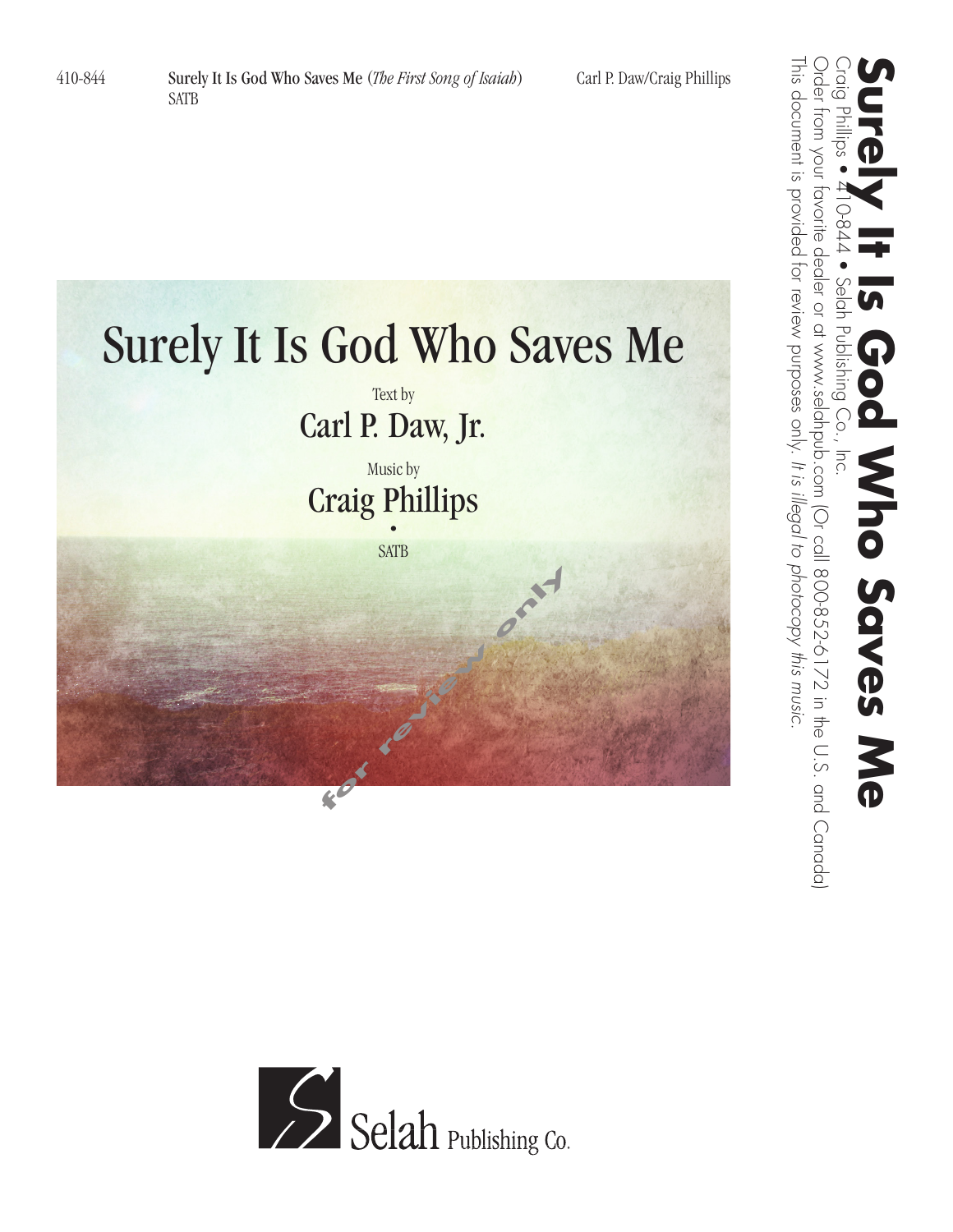

Text © 1982, rev. 1990 Hope Publishing Co., Carol Stream, IL 60188. All rights reserved. Music © 2014 Selah Publishing Co., Inc. www.selahpub.com Printed in the U.S.A. on recycled paper. *It is illegal to photocopy this music.* 

2–Surely It Is God–410-844

Surely It Is God Who Saves Me Craig Phillips • 410-844 • Selah Publishing Co., Inc.<br>com (Or call 800-852-6172 in the U.S. and Canada) Surely It Is God Who Saves

Order from your favorite dealer or at www.selahpub.com (Or call 800-852-6172 in the U.S. and Canada)

Order from your favorite dealer or at www.selahpub.com [Or call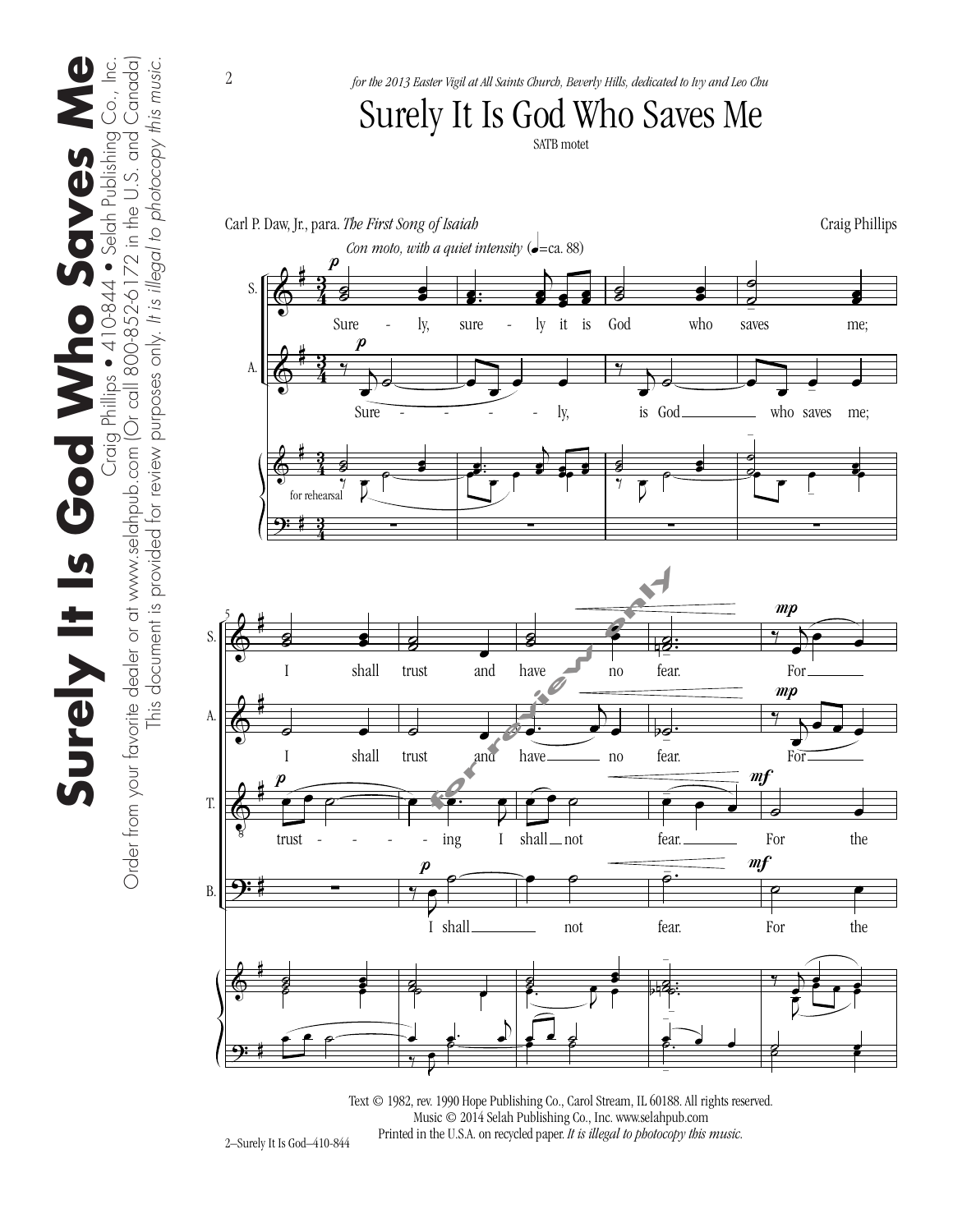



Order from your favorite dealer or at www.selahpub.com (Or call 800-852-6172 in the U.S. and Canada)

Order from your favorite dealer or at www.selahpub.com (Or call 800-852-6172 in the U.S. and Canada)

*It is illegal to photocopy this music.*

This document is provided for review purposes only.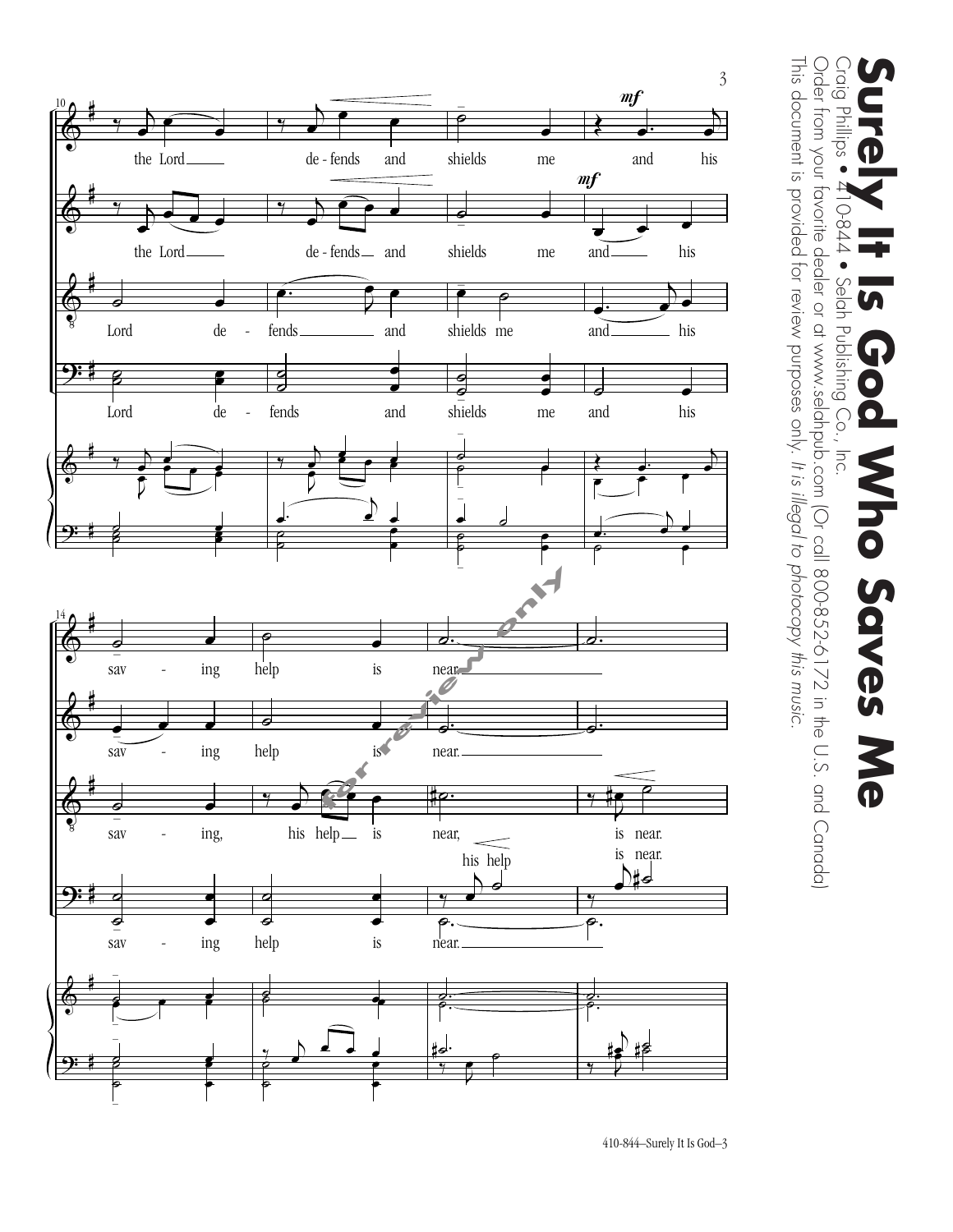Surely It Is God Who Saves Me  $\bf \Phi$ ● Craig Philips ● 410-844 ● Selah Publishing Co., Inc.<br>Order from your favorite dealer or at www.selahpub.com (Or call 800-852-6172 in the U.S. and Canada) Order from your favorite dealer or at www.selahpub.com (Or call 800-852-6172 in the U.S. and Canada) Surely It Is God Who Saves M

This document is provided for review purposes only. *It is illegal to photocopy this music.*

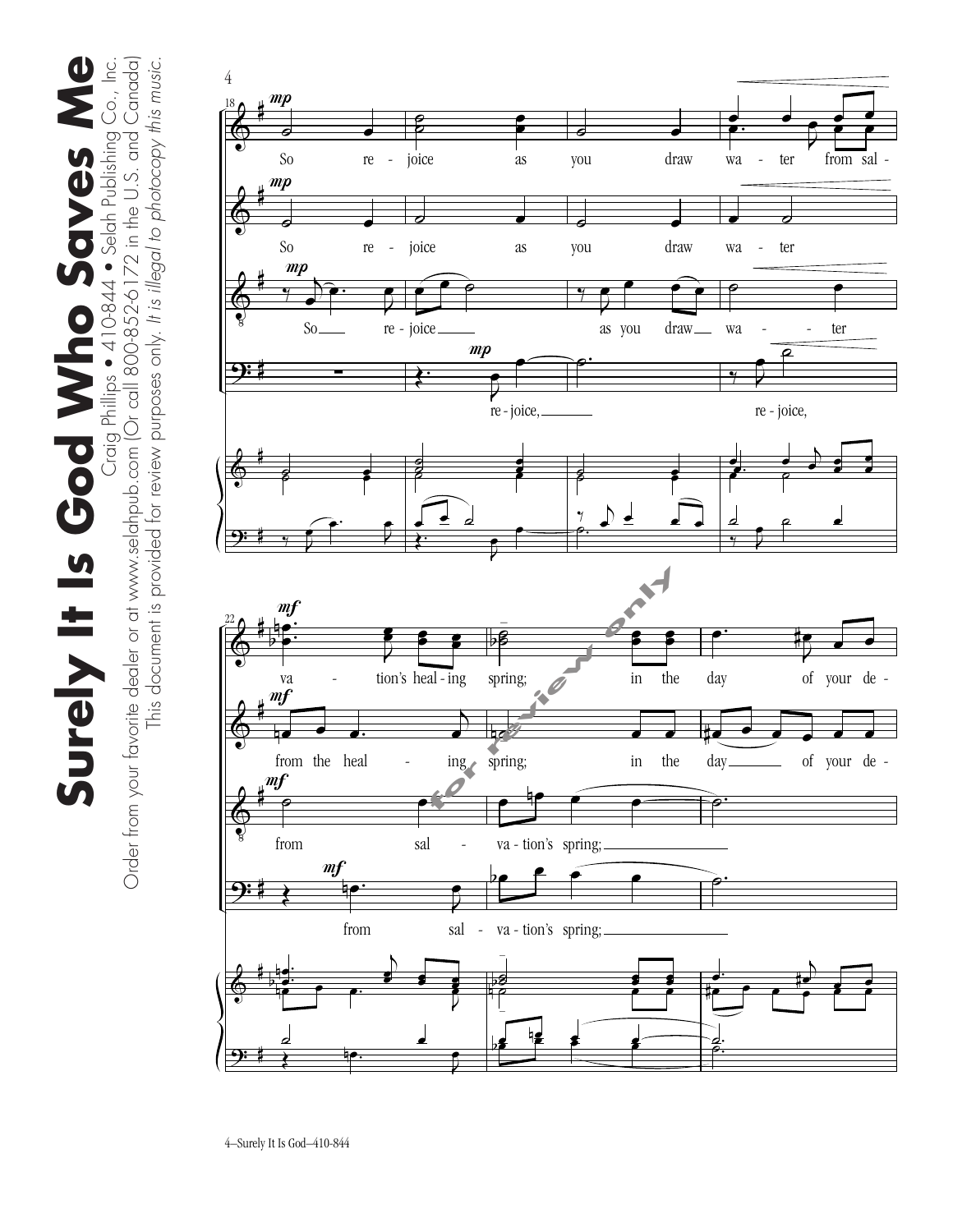

## Craig Phillips<br>Craig Phillips **Surely It Is God Who Saves Me** D **D-844** · Selah Publishing Co.,  $\overline{u}$ ho Saves<br>Me

Order from your favorite dealer or at www.selahpub.com (Or call 800-852-6172 in the U.S. and Canada)

Order from your favorite dealer or at www.selahpub.com (Or call 800-852-6172 in the U.S. and Canada)

*It is illegal to photocopy this music.*

This document is provided for review purposes only.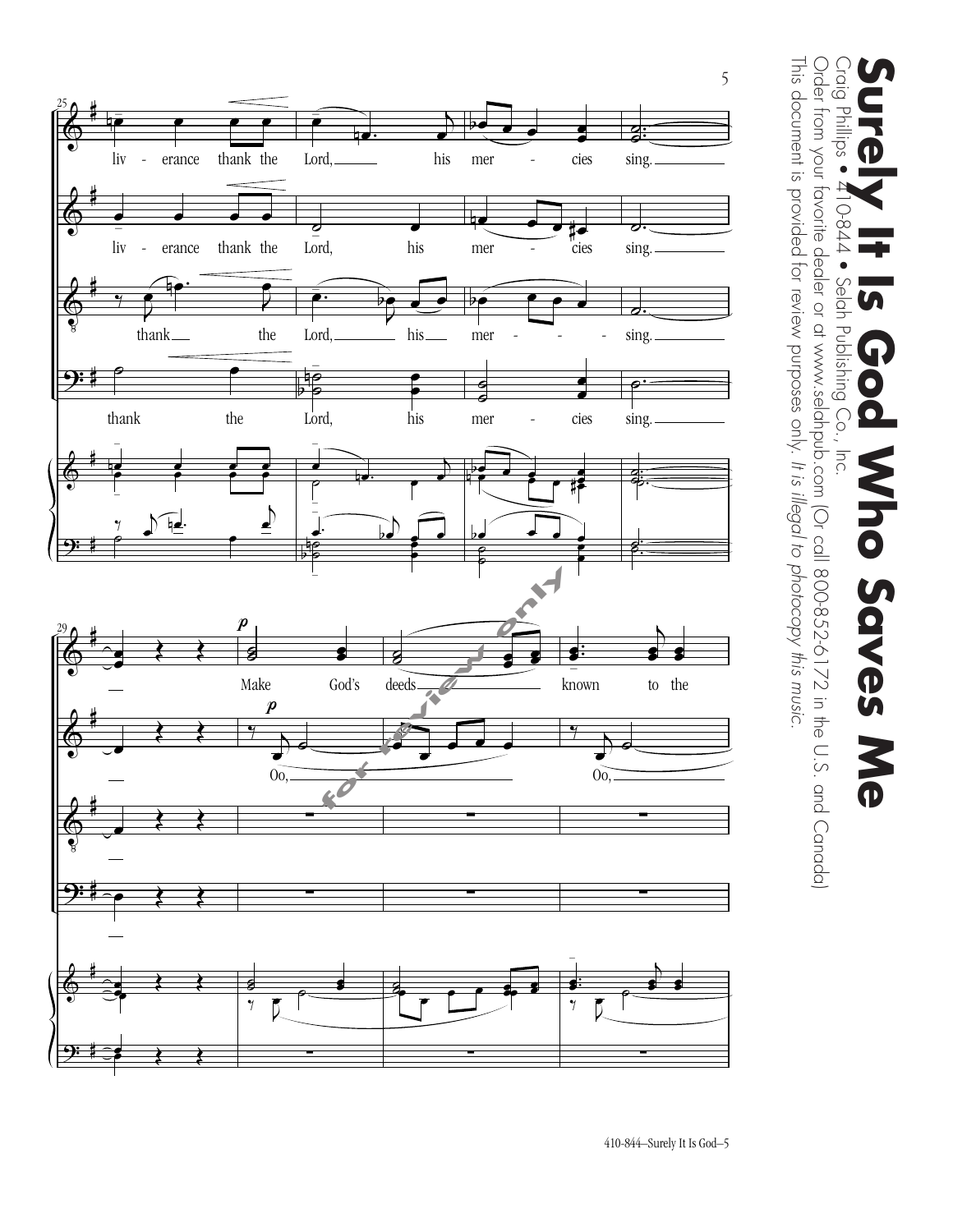$\bf \Phi$ Surely It Is God Who Saves Me ● Selah Publishing Co., Inc.<br>Order from your favorite dealer or at www.selahpub.com (Or call 800-852-6172 in the U.S. and Canada) Surely It Is God Who Saves M

Order from your favorite dealer or at www.selahpub.com (Or call 800-852-6172 in the U.S. and Canada)

This document is provided for review purposes only. *It is illegal to photocopy this music.*

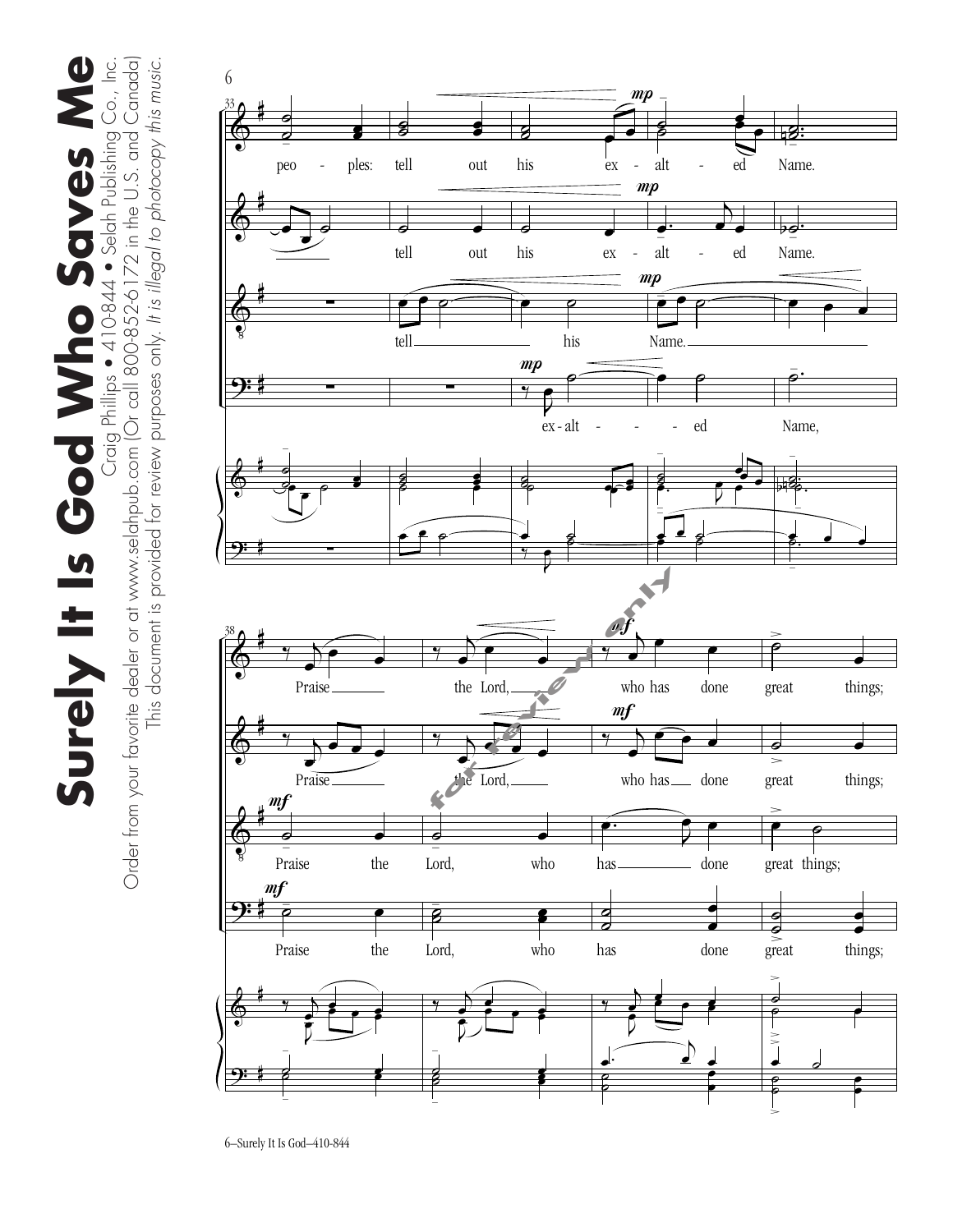

410-844–Surely It Is God–7

## Craig Phillips **Surely It Is God Who Saves Me D-844** • Selah Publishing Co.,  $\overline{5}$ ho Saves<br>Me

Order from your favorite dealer or at www.selahpub.com (Or call 800-852-6172 in the U.S. and Canada)

Order from your favorite dealer or at www.selahpub.com (Or call 800-852-6172 in the U.S. and Canada)

*It is illegal to photocopy this music.*

This document is provided for review purposes only.